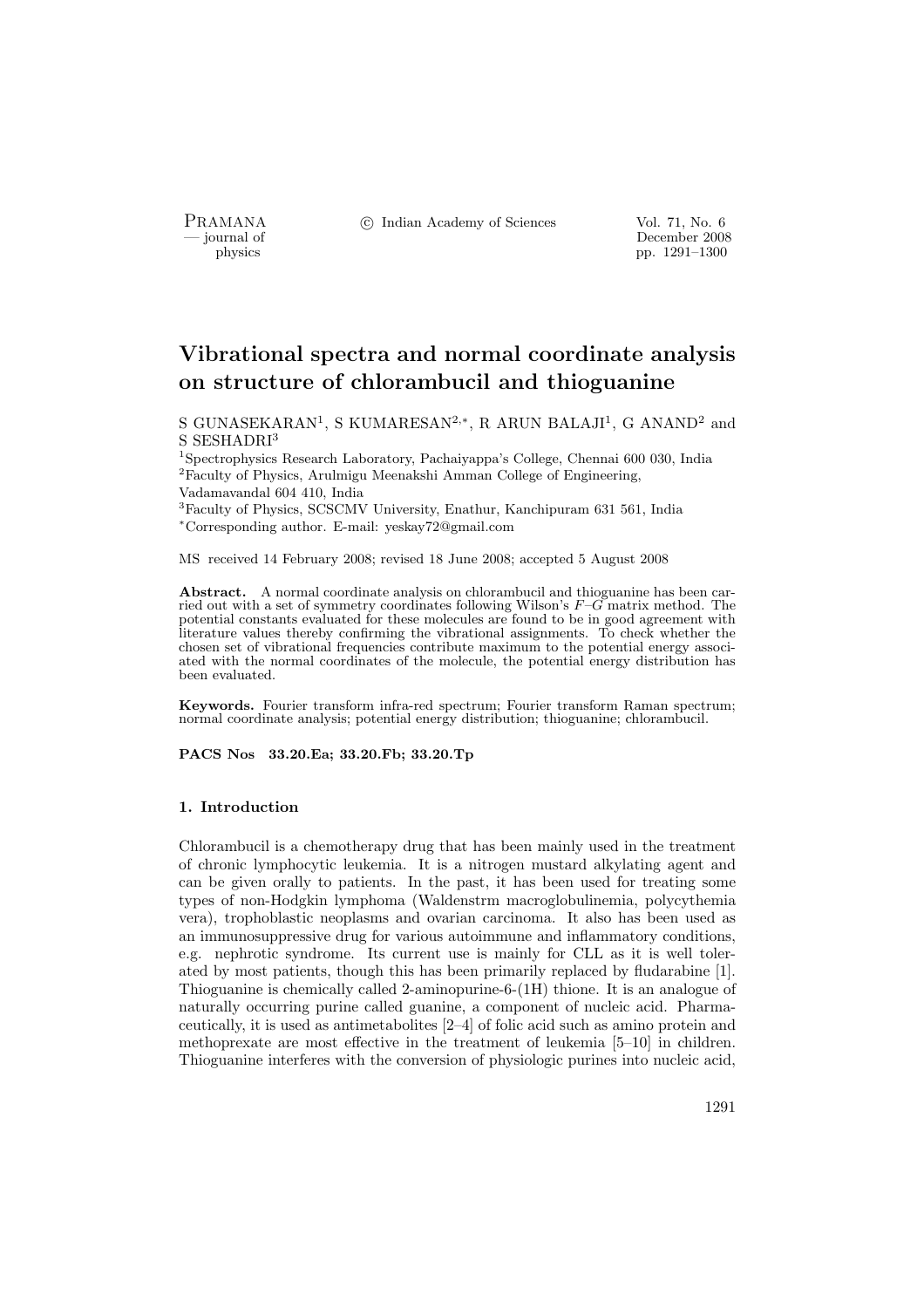

Figure 1. FTIR and FT-Raman spectra of chlorambucil.

i.e. it first converts into deoxyribonucleotide, which blocks DNA synthesis. The increasing interest in the spectroscopic studies of heterocyclic molecules is mainly due to their biological and pharmaceutical importance [11,12]. However, normal coordinate analysis and potential energy distribution associated with each vibrational

1292 Pramana – J. Phys., Vol. 71, No. 6, December 2008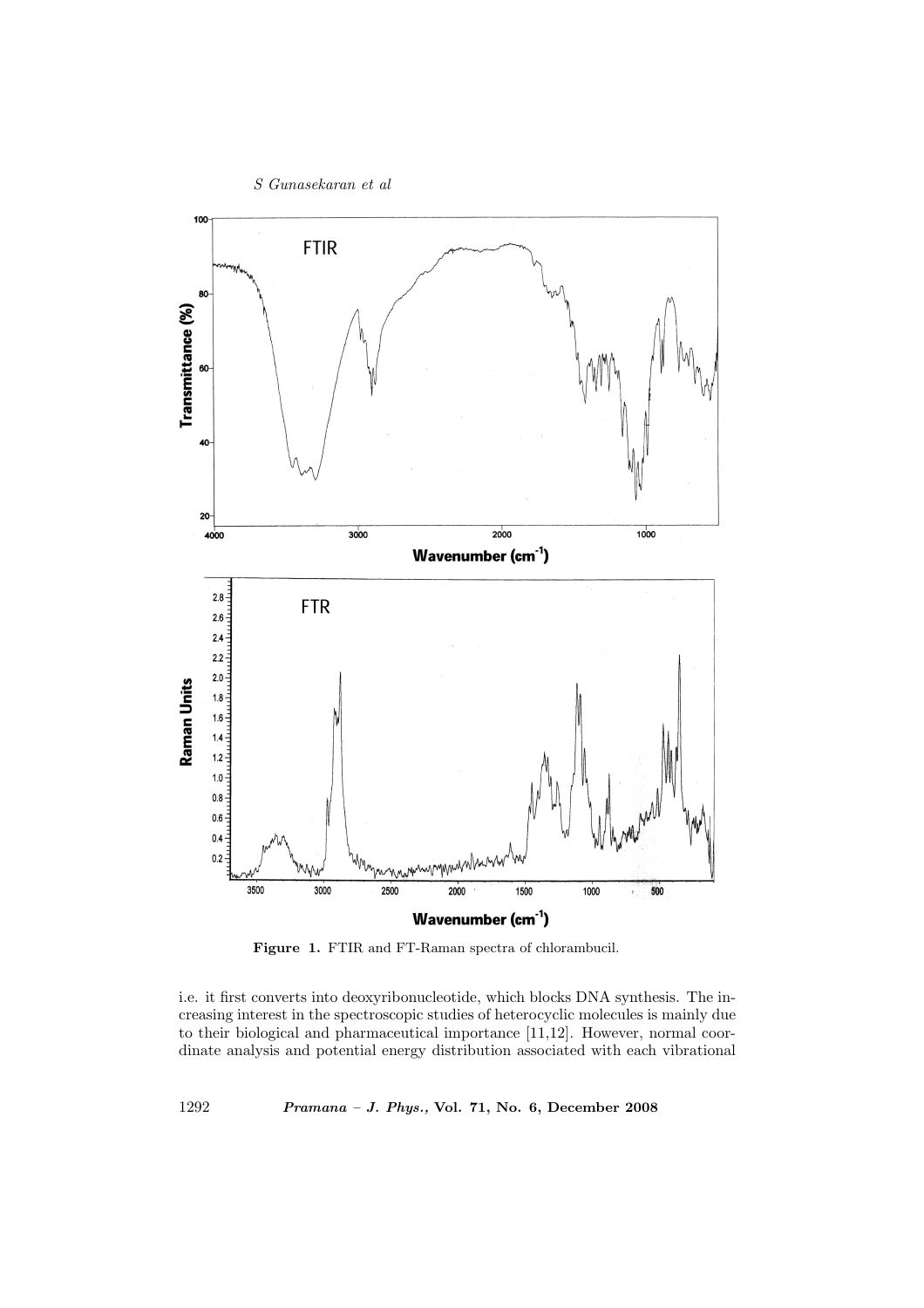mode of chlorambucil and thioguanine have not been carried out so far. Hence, in the present work, the vibrational spectral analyses have been carried out on chlorambucil and thioguanine using normal coordinate analysis. The characteristic vibrational frequencies of these compounds have been identified and assigned based on their relative intensity, characteristic positions and correlation of vibrational bands of related compounds. The present investigation has been undertaken to provide a satisfactory vibrational analysis of chlorambucil and thioguanine through FTIR and FT-Raman spectroscopy and are shown in tables 1 and 2, respectively. To check whether the chosen set of vibrational frequencies contribute maximum to the potential energy associated with the normal coordinates of these molecules, the potential energy distribution (PED) has been evaluated.

#### 2. Experimental

The FTIR spectra of the samples are recorded in the region  $4000-400$  cm<sup>-1</sup> in evacuation mode using KBr pellet pressed technique with  $4.0 \text{ cm}^{-1}$  resolutions and the FT-Raman spectra are recorded in the region 4000–100  $\text{cm}^{-1}$  in purge mode using YAG laser of 200 mW. FTIR and FT-Raman spectra of the chosen drugs are presented in figures 1 and 2.

#### 3. Kinetic constants and potential energy distribution

The methods of kinetic constants have been successfully employed by many researchers for the structural elucidation of different types of molecules [13–16]. The elements of inverse kinetic energy matix were formulated using the vectors, which have been evaluated from the expression of the symmetry coordinates in terms of Cartesian displacement coordinates.  $B'$  is the transpose of  $B$  matrix and is the diagonal matrix of the reciprocal masses of the atoms in the molecule. The frequency assignment is verified by evaluating the potential energy distribution using the relation PED =  $F_{ij} L_{ij}^2 / \lambda_j$  where PED is the contribution to the potential energy of vibration of the symmetry coordinate whose frequency is j,  $F_{ij}$  the force constant and  $L_{ij}$ , the L-matrix elements.

## 4. Normal coordinate analysis of chlorambucil and thioguanine

The structure, orientation and nomenclature of the parameters for chlorambucil and thioguanine molecules are shown in figures 3 and 4. From the structural point of view both molecules belong to  $C_s$  point group symmetry. In chlorambucil,  $CH<sub>2</sub>CHOOH$  has been assumed as point mass for the calculation of normal coordinate analysis. The 42 fundamental modes of vibration in thioguanine are distributed as  $\Gamma_{\text{vib}} = 28A' + 14A''$ , and only 37 vibrations have been considered which are  $26A'$  and  $11A''$  vibrations. The 81 fundamental modes of vibrations in chlorambucil are distributed as  $\Gamma_{\text{vib}} = 54A' + 27A''$ . However, 44 significant vibrations have been considered in the present study, which is distributed as  $29A'$  vibrations

Pramana – J. Phys., Vol. 71, No. 6, December 2008 1293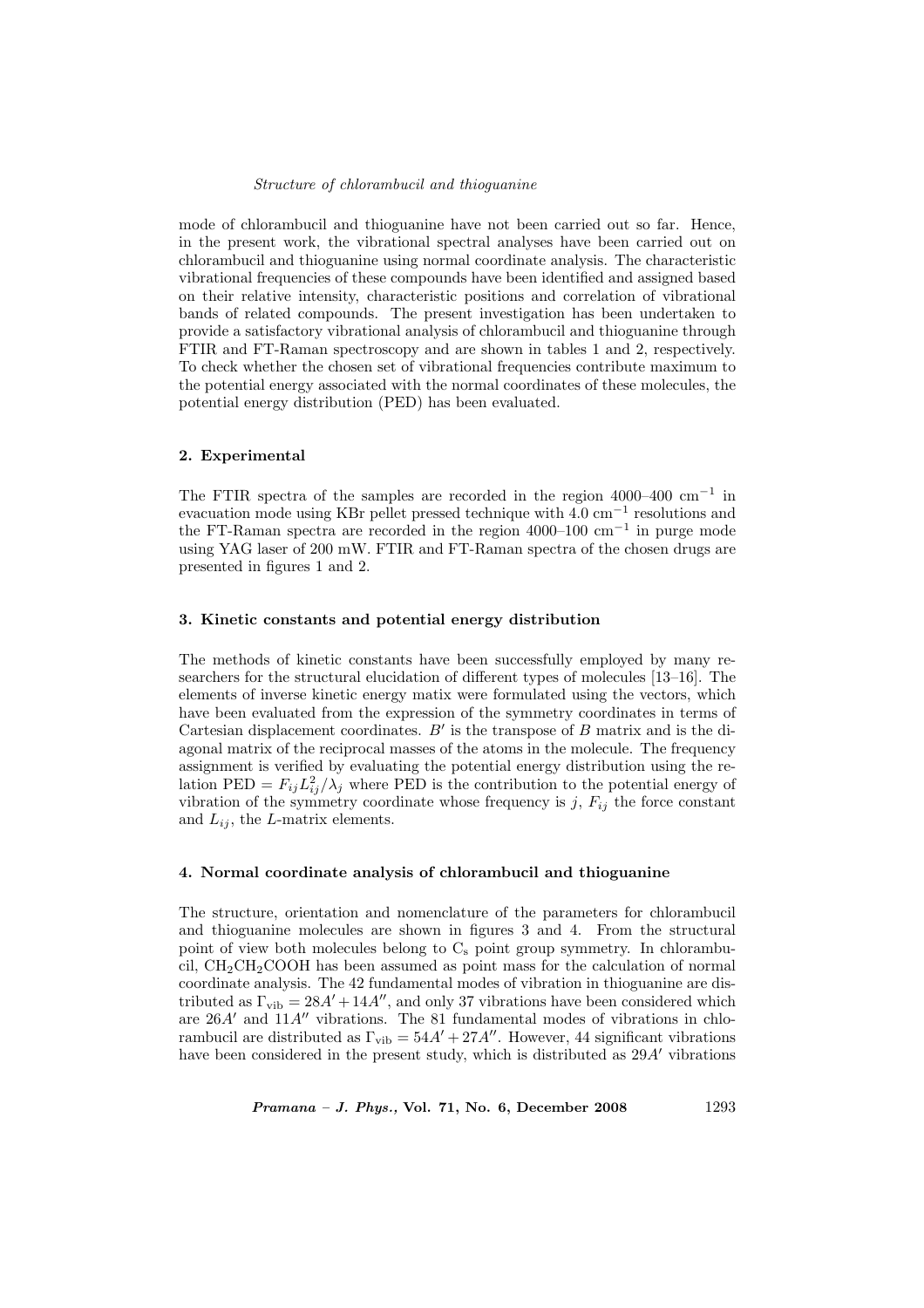

Figure 2. FTIR and FT-Raman spectra of thioguanine.

1294 Pramana – J. Phys., Vol. 71, No. 6, December 2008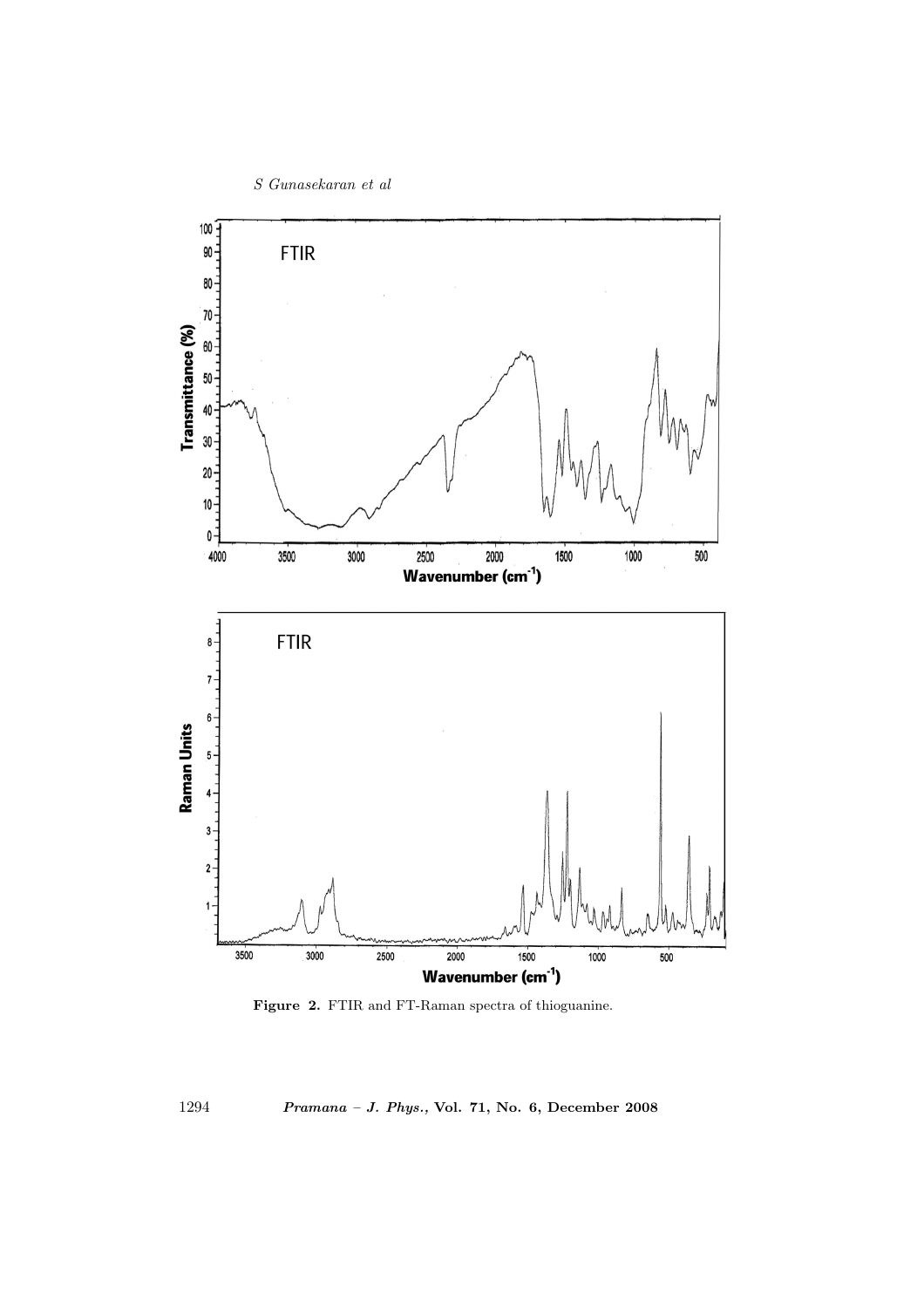

Figure 3. Structure, nomenclature and parameters of chlorambucil.



Figure 4. Structure, nomenclature and parameters of thioguanine.

and  $15A''$  vibrations. The geometrical parameters were taken from literature [17]. The symmetric coordinates for both these molecules are constructed and used.

#### 4.1 Vibrational analysis of chlorambucil and thioguanine

4.1.1 Aromatic CC vibrations: The ring carbon–carbon stretching vibrations [18] occur in the region 1625–1430 cm<sup>−</sup><sup>1</sup> . Neville and Shurvell [19] have identified

Pramana - J. Phys., Vol. 71, No. 6, December 2008 1295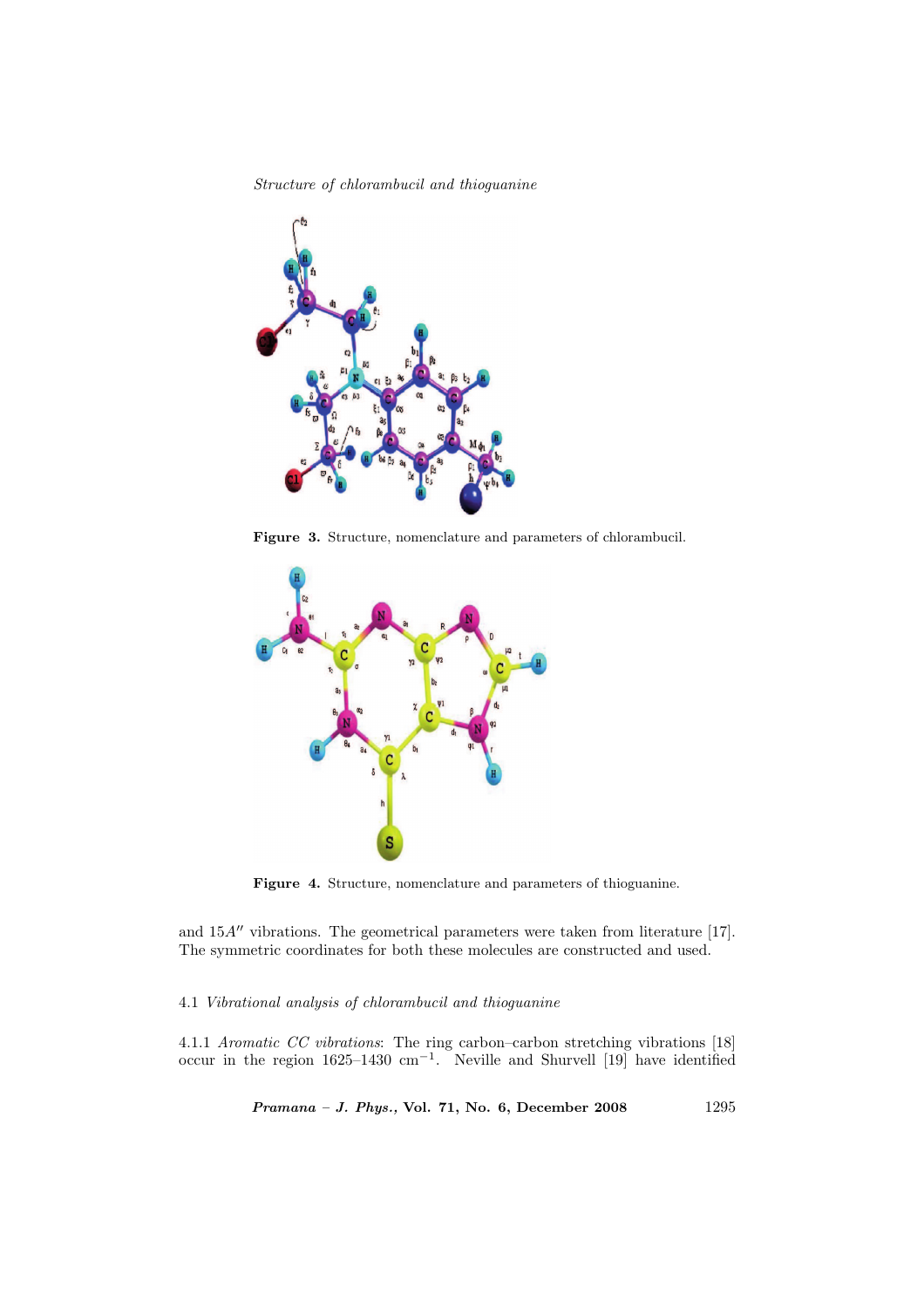## S Gunasekaran et al

| Symmetry<br>$_{\rm coordinate}$ | Frequency $\rm (cm^{-1})$ |          |                                |            |
|---------------------------------|---------------------------|----------|--------------------------------|------------|
|                                 | <b>FTIR</b>               | FT-Raman | Assignments                    | PED $(\%)$ |
| $A'$ species                    |                           |          |                                |            |
| $S_1$                           | 1475(w)                   | 1473(w)  | Ring C–C symmetric stretching  | 93         |
| $\scriptstyle S_2$              | 2926(w)                   | 2932(w)  | C-H symmetric stretching       | 89         |
| $S_3$                           | 1308(s)                   |          | C-N symmetric stretching       | 90         |
| $S_4$                           | 2877(m)                   | 2884(s)  | C-H symmetric stretching       | 91         |
| $S_5$                           | 552(s)                    | 560(w)   | C-Cl symmetric stretching      | 90         |
| $S_6$                           | 1455(w)                   | 1453(m)  | C–C symmetric stretching       | 92         |
| $S_7$                           | 1253(s)                   | 1265(m)  | $C-C(X)$ stretching            | 85         |
| $S_8$                           | 1034(s)                   |          | $C-C$ stretching               | 86         |
| $S_9$                           | 539(m)                    | 540(m)   | C-C-C symmetric bending        | 60         |
| $S_{10}$                        | 1096(w)                   | 1094(s)  | C-C-H symmetric bending        | 38         |
| $S_{11}$                        | 948(w)                    | 949(m)   | $C-C-N$ symmetric bending      | 56         |
| $S_{12}$                        | 565(m)                    | 578(w)   | $C-C-C$ symmetric bending      | 61         |
| $S_{13}$                        | 632(vw)                   | 645(vw)  | $C-N-C$ symmetric bending      | 50         |
| $S_{14}$                        | 1387(w)                   | 1380(w)  | H-C-H symmetric bending        | 84         |
| $S_{15}$                        | 1069(s)                   | 1061(m)  | C-C-H symmetric bending        | 38         |
| $S_{16}$                        | 1044(s)                   | 1040(w)  | C-C-H symmetric bending        | 37         |
| $S_{17}$                        | 1361(m)                   | 1373(w)  | H-C-H symmetric bending        | 84         |
| $S_{18}$                        | 1418(m)                   |          | $H$ –C–N bending               | 46         |
| $S_{19}$                        | 658(m)                    |          | $C-C-C$ bending                | 65         |
| $S_{20}$                        | 948(w)                    | 949(m)   | $C-C-H$ bending                | 44         |
| $S_{21}$                        | 815(w)                    |          | $H$ – $C$ – $H$ bending        | 67         |
| $S_{22}$                        | 906(w)                    | 910(m)   | $C-C-H$ bending                | 43         |
| $S_{23}$                        | 891(s)                    | 899(m)   | C-C-N bending                  | 47         |
| $S_{24}$                        | 470(w)                    | 475(s)   | $C-C-C1$ bending               | 47         |
| $S_{25}$                        |                           | 404(m)   | $H$ –C–Cl bending              | 44         |
| $S_{26}$                        | 1281(w)                   |          | $H-C-N$ bending                | 49         |
| $S_{\rm 27}$                    | 876(s)                    | 877(s)   | $C-C-N$ bending                | 38         |
| $S_{28}$                        | 435(w)                    | 438(s)   | $C-C-C1$ bending               | 50         |
| $S_{29}$                        | 460(w)                    | 465(m)   | $H$ –C–Cl bending              | 52         |
| $A^{\prime\prime}$ species      |                           |          |                                |            |
| $S_{30}$                        | 1647(w)                   | 1640(w)  | Ring C–C asymmetric stretching | 90         |
| $S_{31}$                        | 2977(m)                   | 2977(m)  | C-H asymmetric stretching      | 86         |
| $S_{32}$                        | 1341(s)                   | 1349(m)  | C-N asymmetric stretching      | 87         |
| $S_{33}$                        | 2915(w)                   | 2910(w)  | C-H asymmetric stretching      | 89         |
| $S_{34}$                        | 640(w)                    | 642(w)   | C-Cl asymmetric stretching     | 86         |
| $S_{35}$                        | 1555(w)                   | 1550(w)  | C-C asymmetric stretching      | 90         |
| $S_{36}$                        | 596(w)                    | 600(w)   | C-C-C asymmetric bending       | 57         |
| $S_{37}$                        | 1225(w)                   | 1230(w)  | C-C-H asymmetric bending       | 36         |
| $S_{38}$                        | 988(s)                    | 990(w)   | $C-C-N$ asymmetric bending     | 53         |
| $S_{39}$                        | 632(w)                    | 630(w)   | $C-C-C$ asymmetric bending     | 58         |
| $S_{40}$                        | 701(s)                    | 700(w)   | $C-N-C$ asymmetric bending     | 48         |
| $\scriptstyle S_{41}$           | 1506(w)                   | 1520(w)  | H-C-H asymmetric bending       | 81         |
| $S_{42}$                        | 1209(w)                   | 1210(w)  | C-C-H asymmetric bending       | 36         |
| $\scriptstyle S_{43}$           | 1192(w)                   |          | C-C-H asymmetric bending       | 34         |
| $\scriptstyle S_{44}$           | 1518(w)                   | 1529(w)  | H-C-H asymmetric bending       | 81         |

Table 1. Vibrational assignments and potential energy distribution of chlorambucil.

the IR bands at 1470, 1484, 1561 and 1575 cm<sup>-1</sup> in diazepam and closely related compound of benzodiazepines due to aromatic CC stretching vibrations. Based on these factors, in the present study the FTIR bands present at 1481 cm<sup>−</sup><sup>1</sup> and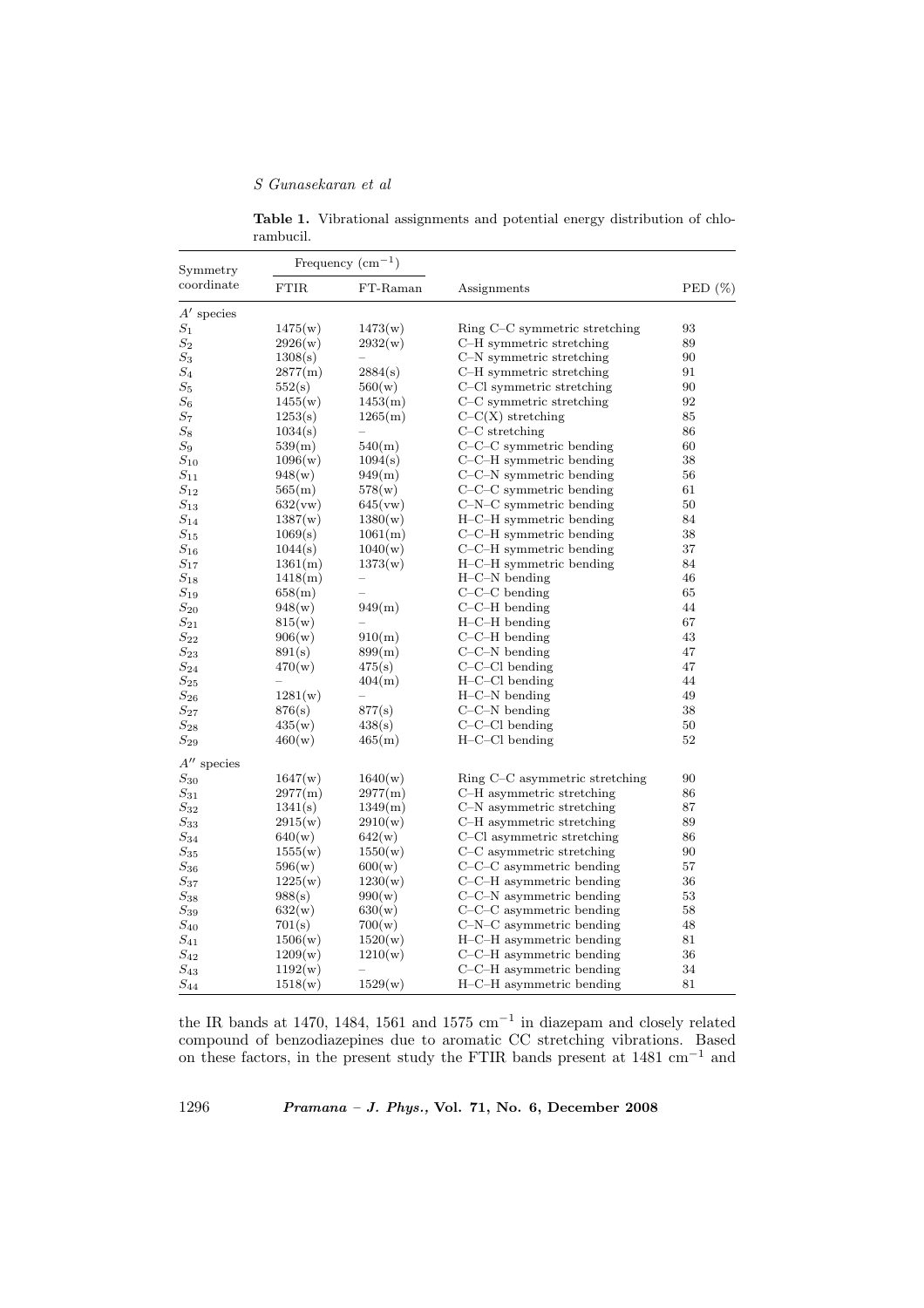Table 2. Vibrational assignments and potential energy distribution of thioguanine.

| Symmetry<br>coordinate     | Frequency $(cm-1)$ |          |                                |            |
|----------------------------|--------------------|----------|--------------------------------|------------|
|                            | <b>FTIR</b>        | FT-Raman | Assignments                    | PED $(\%)$ |
| $A'$ species               |                    |          |                                |            |
| $S_1$                      | 1373(s)            | 1369(s)  | C-N symmetric stretching       | 82         |
| $S_2$                      | 1481(w)            | 1480(m)  | Ring C–C symmetric stretching  | 89         |
| $\mathcal{S}_3$            | 1230(m)            | 1228(s)  | C-N symmetric stretching       | 95         |
| $S_4$                      | 3287(w)            | 3280(w)  | N-H symmetric stretching       | 94         |
| $\mathcal{S}_5$            | 1339(m)            |          | $C-NH2$ stretching             | 88         |
| $\mathcal{S}_6$            | 2901(w)            | 2906(w)  | $N-H$ stretching               | 96         |
| $S_7$                      | 679(m)             | 676(w)   | $C = S$ stretching             | 55         |
| $S_8$                      | 2921(w)            | 2920(w)  | $N-H$ stretching               | 97         |
| $\mathcal{S}_9$            | 2850(w)            |          | $C-H$ stretching               | 89         |
| $S_{10}$                   | 1507(w)            | 1510(w)  | $C=N$ stretching               | 74         |
| $S_{11}$                   | 1114(w)            | 1120(w)  | $C-N$ stretching               | 96         |
| $S_{12}$                   | 430(w)             | 429(w)   | C-N-C symmetric bending        | 25         |
| $\mathcal{S}_{13}$         | 444(m)             | 433(w)   | $C-C-N$ symmetric bending      | 37         |
| $S_{14}$                   | 1820(w)            |          | $N-C=N$ symmetric bending      | 64         |
| $S_{15}$                   | 776(s)             | 780(w)   | C-N-H symmetric bending        | 13         |
| $S_{16}$                   | 1850(w)            |          | $C-C=S$ bending                | 37         |
| $S_{17}$                   | 1946(w)            |          | $N-C=S$ bending                | 40         |
| $S_{18}$                   | 1584(w)            |          | $C=C-N$ symmetric bending      | 54         |
| $S_{19}$                   | 1072(w)            | 1070(w)  | $N-C-H$ symmetric bending      | 60         |
| $S_{20}$                   | 790(m)             | 797(s)   | C-N-H symmetric bending        | 14         |
| $S_{21}$                   | 1582(s)            | 1586(s)  | $H-N-H$ bending                | 44         |
| $S_{22}$                   | 1664(m)            | 1668(w)  | $N=C-N$ bending                | 28         |
| $S_{23}$                   | 599(w)             |          | $C-C=C$ bending                | 57         |
| $S_{24}$                   | 1636(m)            | 1625(m)  | $N-C=N$ bending                | 28         |
| $\mathcal{S}_{25}$         | 558(m)             | 560(w)   | $C-N=C$ bending                | 57         |
| $S_{26}$                   | 420(w)             | 420(w)   | $C-N-C$ bending                | 25         |
| $A^{\prime\prime}$ species |                    |          |                                |            |
| $S_{27}$                   | 1433(w)            | 1439(w)  | C-N asymmetric stretching      | 80         |
| $S_{28}$                   | 1541(s)            | 1550(w)  | Ring C–C asymmetric stretching | 89         |
| $S_{29}$                   | 1250(s)            | 1259(m)  | C-N asymmetric stretching      | 91         |
| $S_{30}$                   | 3335(w)            |          | N-H asymmetric stretching      | 92         |
| $S_{31}$                   | 469(w)             | 460(w)   | $C-N-C$ asymmetric bending     | 23         |
| $S_{32}$                   | 476(w)             | 475(w)   | $C-C-N$ asymmetric bending     | 35         |
| $S_{33}$                   | 1900(vs)           |          | $N-C=N$ asymmetric bending     | 59         |
| $S_{34}$                   | 837(m)             | 846(w)   | C-N-H asymmetric bending       | 12         |
| $S_{35}$                   | 1674(w)            |          | $C=C-N$ asymmetric bending     | 51         |
| $S_{36}$                   | 1166(w)            |          | $N-C-H$ asymmetric bending     | 57         |
| $S_{37}$                   | 822(w)             | 810(w)   | $C-N-H$ asymmetric bending     | 11         |

1541 cm<sup>−</sup><sup>1</sup> in thioguanine are assigned to aromatic CC symmetric and asymmetric stretching vibrations and the bands at 1475, 1455, 1647 and 1555 cm<sup>-1</sup> in chlorambucil have been assigned to CC symmetric and asymmetric stretching vibrations, respectively.

4.1.2  $N-H$  vibrations: Hetero-aromatics containing an N–H group show its stretching absorption in the region 3500–3220 cm<sup>-1</sup>. The position of absorption in the region depends upon the degree of hydrogen bonding, and hence on the physical

Pramana - J. Phys., Vol. 71, No. 6, December 2008 1297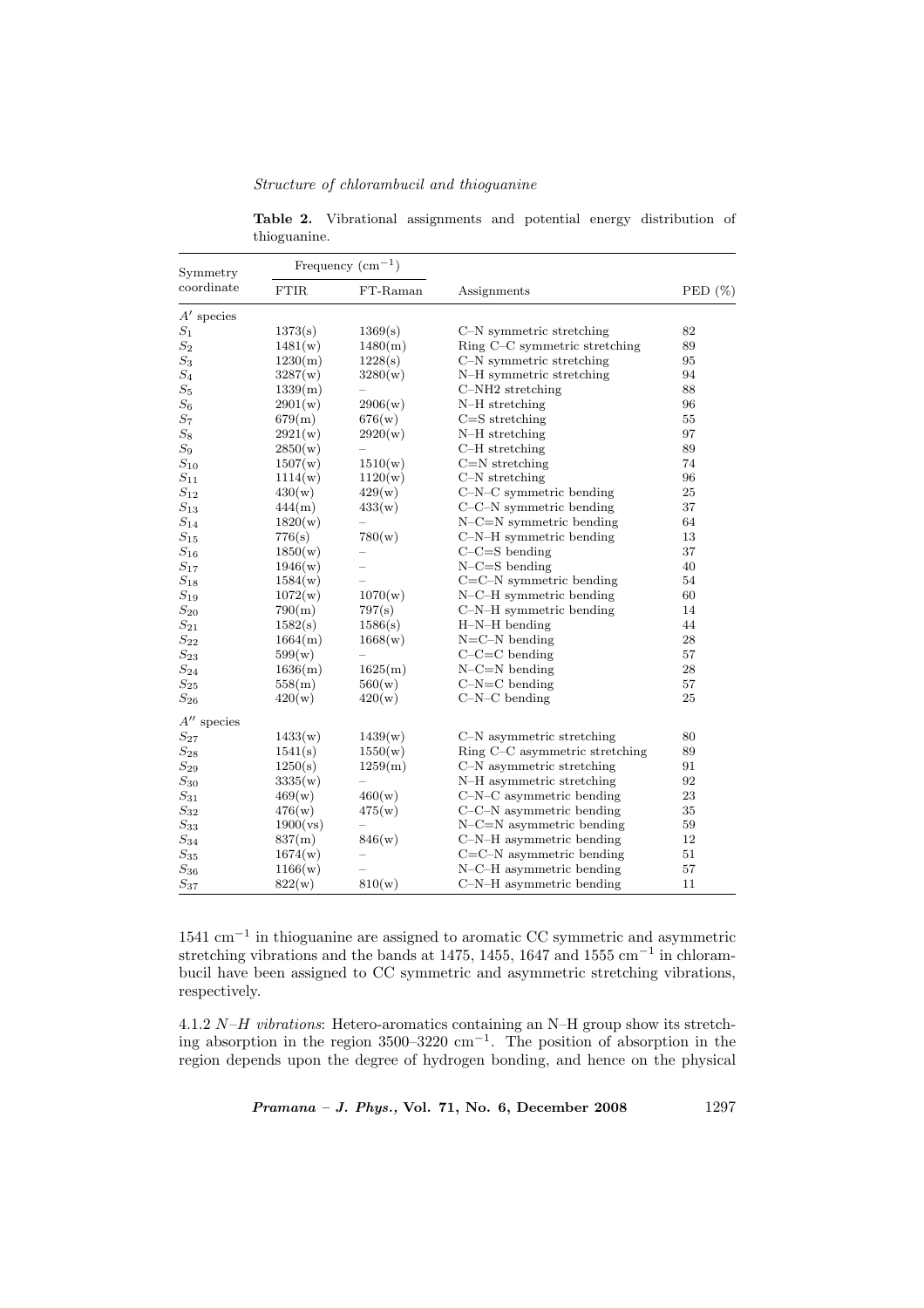#### S Gunasekaran et al

state of the sample or the polarity of the solvent [20]. Primary amines examined in dilute solution display two weak absorption bands, one near 3500 cm<sup>−</sup><sup>1</sup> and the other near 3400 cm<sup>−</sup><sup>1</sup> . These bands represent, respectively the asymmetrical and symmetrical N–H stretching modes [21]. In the present work, the IR bands observed at 3287 and 3335 cm<sup>-1</sup> and the bands at 3280 cm<sup>-1</sup> in Raman spectrum were assigned to N–H symmetric and asymmetric vibrations of thioguanine.

4.1.3 C–N and C=N vibrations: The ring C=N and C–N stretching vibrations [19] occur in the region 1615–1575 cm<sup>-1</sup> and 1520–1465 cm<sup>-1</sup>. The medium to weak absorption bands for the C–N linkages in amines appear in the region 1200–1020 cm<sup>−</sup><sup>1</sup> . Mohan et al [22] have identified the stretching frequency of C=N bond in benzimidazole at 1617 cm<sup>−</sup><sup>1</sup> . Gunasekaran and Leela Abraham [23] have observed the C–N stretching band at 1312 cm<sup>−</sup><sup>1</sup> in benzocaine. Referring to the above assignments the FTIR bands at 1373 and 1433 cm<sup>-1</sup> in thioguanine are assigned to C–N symmetric and asymmetric stretching vibrations and the bands present at 1308 and 1341 cm<sup>−</sup><sup>1</sup> in chlorambucil have been assigned to C–N symmetric and asymmetric stretching vibrations, respectively. Also the bands observed at  $1507 \text{ cm}^{-1}$  in FTIR and  $1510 \text{ cm}^{-1}$  in FT-Raman could be attributed to C=N stretching vibrations of thioguanine which is in good agreement with the literature value [24,25].

4.1.4 C–Cl vibrations: The C–Cl stretching vibrations give generally strong bands in the region  $710-505$  cm<sup>-1</sup>. Compounds with more than one chlorine atom exhibit very strong bands due to the asymmetric and symmetric stretching modes. Vibrational coupling with other groups may result in a shift in the absorption to as high as  $840 \text{ cm}^{-1}$ . For simple organic chlorine compounds, C–Cl absorptions are in the region  $750-700$  cm<sup>-1</sup> whereas for the trans- and gauche-forms they are near 650 cm<sup>-1</sup> [25,26]. Gunasekaran *et al* [21] have observed the FTIR band at 583 cm<sup>−</sup><sup>1</sup> and Raman band at 582 cm<sup>−</sup><sup>1</sup> in diazepam. Considering these factors, the bands observed at 552 and 640 cm<sup>-1</sup> in FTIR and 560 and 642 cm<sup>-1</sup> in FT-Raman have been assigned to C–Cl symmetric and asymmetric stretching vibrations in chlorambucil. The above result is in close agreement with the literature values [27,28].

4.1.5 Deformation vibrations: In benzene, six ring deformation frequencies are observed. Of these, three arise from in-plane bending vibrations corresponding to 606 and 1010 cm<sup>−</sup><sup>1</sup> mode and the remaining three are derived from out-of-plane bending vibrations corresponding to 404 and 711 cm<sup>−</sup><sup>1</sup> mode of vibrations. The in-plane bending mode of benzene splits into two components in substituted benzenes while both these components are reducing heavily in metal isomers of disubstituted benzenes [14,15]. In the present investigation, the bands observed at 599 cm<sup>−</sup><sup>1</sup> in thioguanine have been assigned to C–C–C bending and 539, 565, 596 and 632 cm<sup>−</sup><sup>1</sup> in the FTIR spectra have been assigned to C–C–C symmetric and asymmetric bending vibrations, respectively. The FTIR bands observed at 948 and 988 cm<sup>−</sup><sup>1</sup> in chlorambucil could be assigned to C–C–N symmetric and asymmetric bending vibrations, respectively. Apart from these vibrations, other bending vibrations of the compound are assigned in the proper region in analogy with the related molecules.

1298 Pramana – J. Phys., Vol. 71, No. 6, December 2008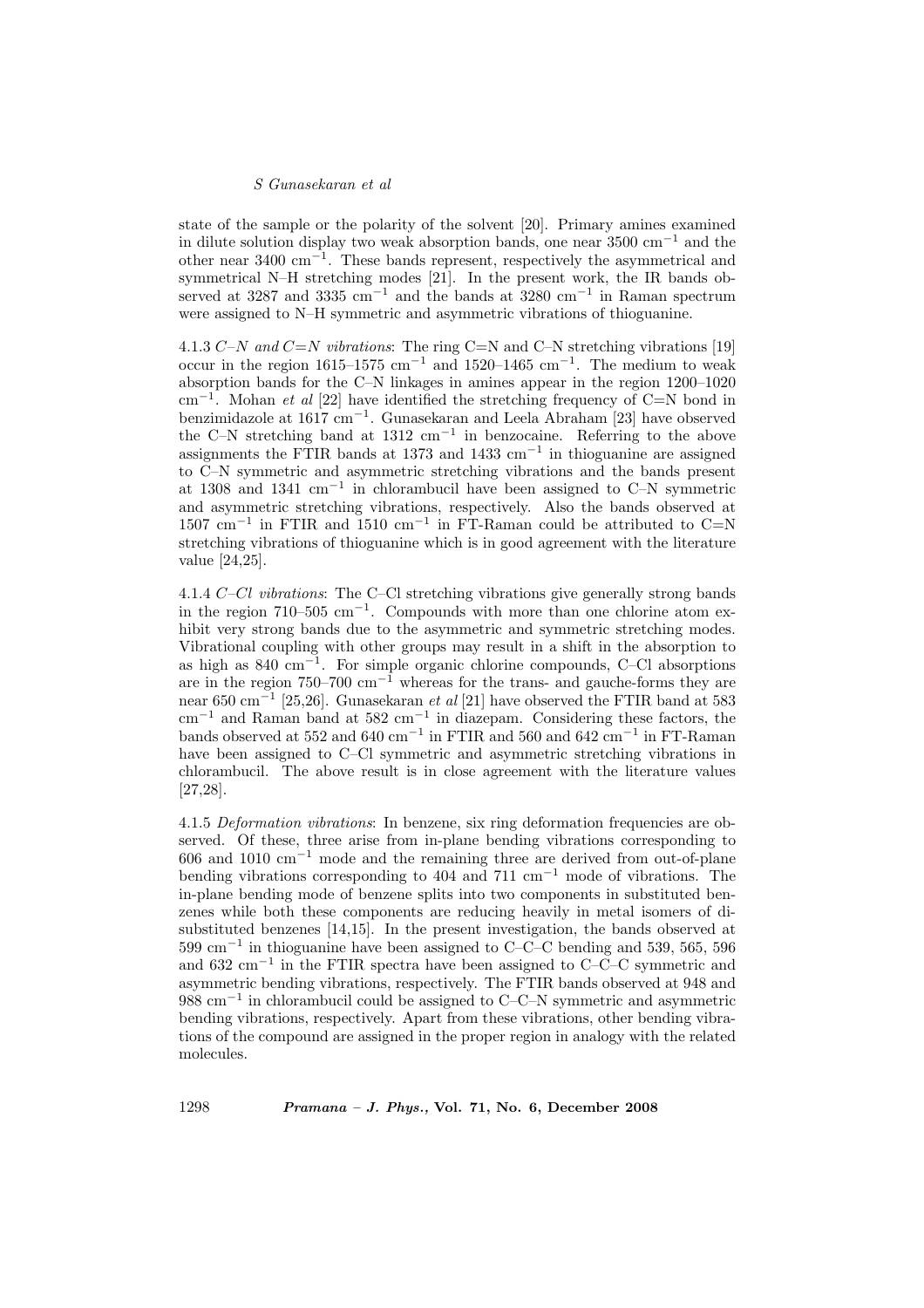#### 5. Conclusion

A complete vibrational band assignment has been made for thioguanine and chlorambucil using FTIR and FT-Raman spectra. The vibrational band assignments have been made in analogy of the related compounds. Further, to check whether the chosen set of vibrational frequencies contributes to the maximum value of potential energy associated with normal coordinates of the molecules, the PED has been calculated. It has been observed that the potential energy distribution of all the fundamental vibrations is satisfactory and it confirms the present assignments.

#### References

- [1] K R Rai, B L Peterson, F R Appelbaum, J Kolitz, L Elias, L Shepherd, J Hines, G A Threatte, R A Larson, B D Cheson and C A Schiffer, N. Engl. J. Med. 343(24), 1750-7 (2000)
- [2] M W Yu, J Sedlackk and R H Lindsay, Arch. Biochem. Biophys. 111, 1995 (1973)
- [3] M Ono and M J Kawakami, J. Biochem. 81, 1247 (1977)
- [4] W I Melvin, H B Milne, A A Slater, H J Allen and H M Keir, Eur. Biochem. 92, 373 (1978)
- [5] L L Bennet and J A Montgomery Methods in cancer research edited by H Busch (Academic Press, New York, 1967) Vol. III
- [6] P Calabresi and R E Parks, The pharmacological basis of therapeutics editeb by L S Goodman and A Gilman (MacMillan, New York, 1970)
- [7] E B Astwood, A Bissel and A M Hugles, Endrocrinology 67, 456 (1945)
- [8] D M Tidd and A R P Paterson, Cancer Res. 34, 738 (1974)
- [9] D A Clarke, F S Philips, S Sternberg and C C Stock, Ann. N.Y. Acad. Sci. 60, 235 (1954)
- [10] V M Nerstrom, U Henriksen, P E Nielsen, Buchardt, K Schiefelow and C Koch, Bioconjugate Chem. 5, 357 (1994)
- [11] K D Tripathi, Medical pharmacology (Jaypee Brothers Medical Publishers, New Delhi, 1995)
- [12] R D Handschumacher and A D Welch, The nucleic acids (Academic Press, New York, 1960) Vol. 3
- [13] S Gunasekaran, R Thilak Kumar, V Periyanayagasamy and M P Raihana, Asian J.  $Chem.$  **17(2)**, 1211 (2005)
- [14] S Gunasekaran, U Ponnambalam and S Muthu, Acta Ciencia Indica  $\mathbf{XXX}(1)$ , 15 (2004)
- [15] S Gunasekaran, G Shankari and S Ponnusamy, Spectrochim. Acta A61, 117 (2005)
- [16] S Gunasekaran, U Ponnambalam and S Muthu, Asian J. Phys. 16(1), 51 (2003)
- [17] www.Cambridgesoft.com.
- [18] G Socrates, Infrared characteristic group frequencies, Ist edtion (John Wiley, Chichester, UK, 1980)
- [19] G A Neville and H F Shurvell, *J. Raman Spectrosc.* **21**, 9 (1990)
- [20] S Gunasekaran, S R Varadhan and K Manoharan, Asian J. Phys. 2(3), 165 (1993)
- [21] S Gunasekaran, S R Varadhan and K Manoharan, Indian J. Phys. B67, 95 (1993)
- [22] S Mohan, N Sundaraganesan and J Mink, Spectrochim. Acta A47, 1111 (1991)
- [23] S Gunasekaran and Leela Abraham, Indian J. Phys. B78, 485 (2004)
- [24] S Gunasekaran and R Rajkumar, Indian J. Pure Appl. Phys. 41, 839 (2003)

*Pramana – J. Phys.*, Vol. 71, No. 6, December 2008 1299